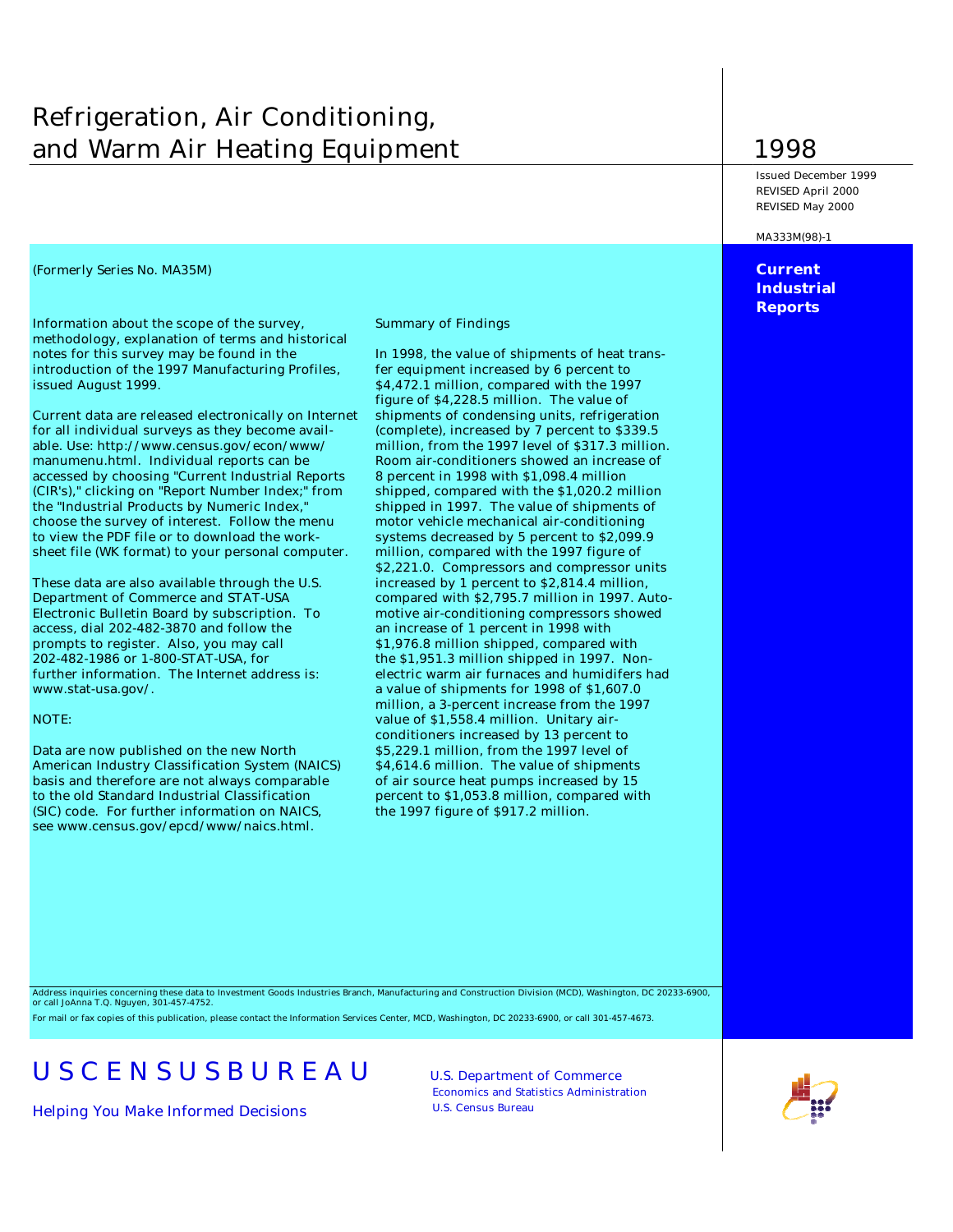## Table 1. Summary of Shipments of Refrigeration, Air-Conditioning, and Warm Air Heating Equipment: 1998 and 1997

[Value in thousands of dollars]

| Product<br>code                                                                                                                                 | <b>Product description</b>                           | 1998    |    | 1997        |  |  |
|-------------------------------------------------------------------------------------------------------------------------------------------------|------------------------------------------------------|---------|----|-------------|--|--|
| $3334151 -$                                                                                                                                     |                                                      |         |    | 4,245,885   |  |  |
| 3334153 pt.                                                                                                                                     |                                                      | 234,476 |    | 246,141     |  |  |
| $3334155 -$                                                                                                                                     | Condensing units, refrigeration (complete)           | 339,543 | r/ | 317,273     |  |  |
| $3334156 -$                                                                                                                                     |                                                      |         |    | 1,020,171   |  |  |
| 3363917 --                                                                                                                                      | Motor vehicle mechanical air-conditioning            |         |    | 2,220,957   |  |  |
| 333415A --                                                                                                                                      |                                                      |         |    | r/2,795,669 |  |  |
| $336391B -$                                                                                                                                     | Automotive air-conditioning compressors 1/ 1,976,832 |         |    | r/1,951,290 |  |  |
| 333415C-                                                                                                                                        | Nonelectric warm air furnaces and                    |         |    | 1,558,425   |  |  |
| 333415E-                                                                                                                                        |                                                      |         |    | 4,614,616   |  |  |
| $333415F -$                                                                                                                                     |                                                      |         |    | 917,152     |  |  |
| $333415G -$                                                                                                                                     | Ground and ground water source heat pumps 2/         | (D)     |    | (D)         |  |  |
| D Withheld to avoid disclosing data for individual companies.<br>pt. Partial.<br>r/Revised by 5 percent or more from previously published data. |                                                      |         |    |             |  |  |

1/Data for this product was collected separately in 1997.

2/New product introduced in 1997.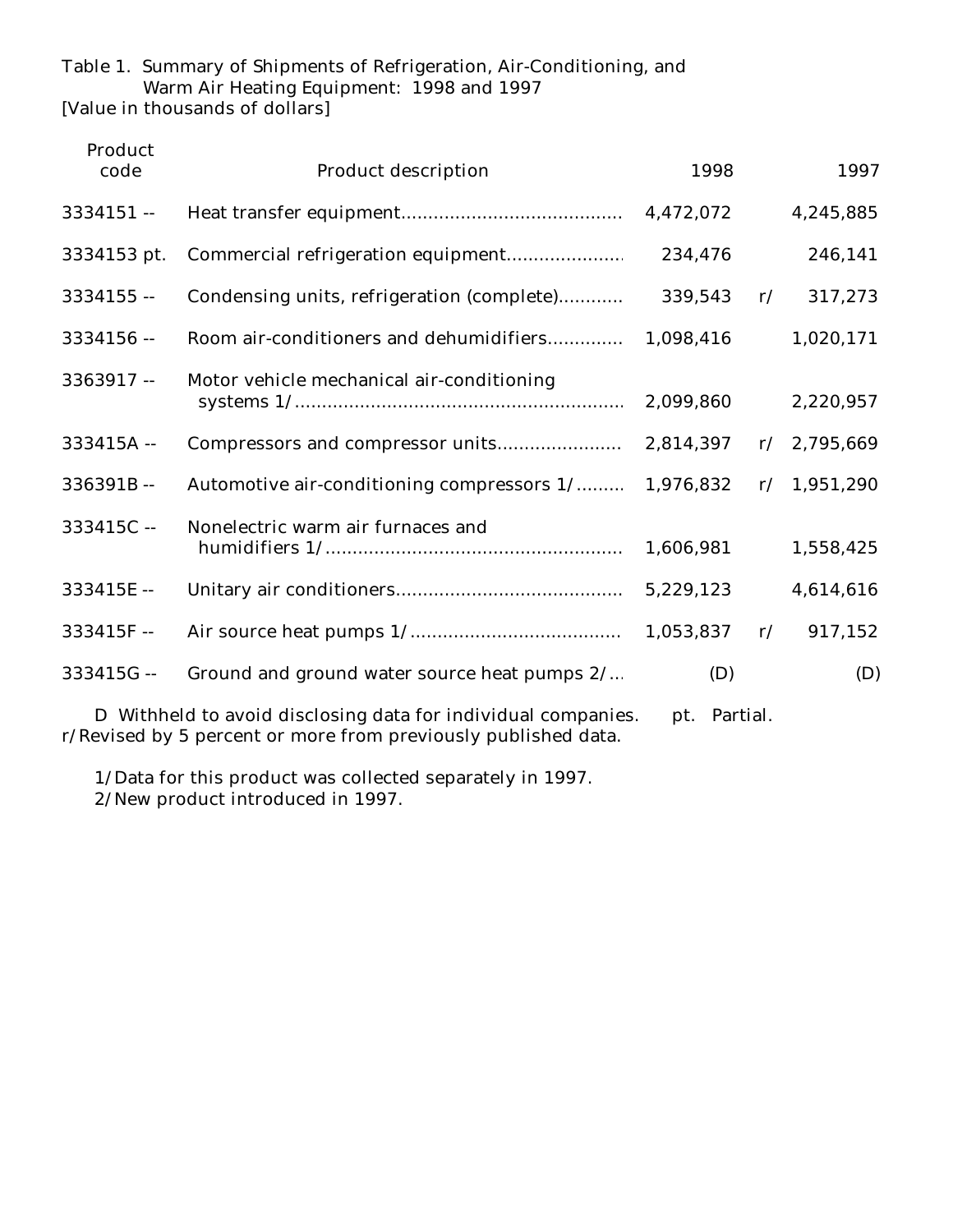|             |                                                                                             | No.              |               |            | 1998          |                  |               |            | 1997          |                   |
|-------------|---------------------------------------------------------------------------------------------|------------------|---------------|------------|---------------|------------------|---------------|------------|---------------|-------------------|
| Product     | <b>Product description</b>                                                                  | of               |               |            |               |                  |               |            |               |                   |
| code        |                                                                                             | cos.             |               | Quantity   |               | Value            |               | Quantity   |               | Value             |
| $3334151 -$ | Heat transfer equipment (except room and                                                    |                  |               |            |               |                  |               |            |               |                   |
|             |                                                                                             |                  |               | (X)        |               | 4,472,072        |               | (X)        |               | 4,245,885         |
| 3334151001  |                                                                                             | 10               |               | 185,745    |               | 107.771          |               | 168,084    |               | 93,399            |
| 3334151003  |                                                                                             | 9                |               | 156,132    |               | 82,695           |               | 130,736    |               | 70,143            |
|             |                                                                                             | (X)              |               | 2,715      |               | 68,687           |               | 2,737      |               | 67,709            |
| 3334151005  |                                                                                             | 10               |               | 556        |               | 4,854            |               | 577        |               | 4,753             |
| 3334151007  |                                                                                             | 13               |               | 2,159      |               | 63,833           |               | 2,160      |               | 62,956            |
|             |                                                                                             | (X)              |               | 291,064    |               | 183,726          |               | 281,920    | $\mathbf{r}/$ | 154,604           |
| 3334151009  |                                                                                             | 6                | $\mathbf{b}/$ | 20,015     | $\mathbf{b}/$ | 20,063           | r/            | 15,949     | r/            | 10,901            |
| 3334151011  |                                                                                             | 11               |               | 133,579    |               | 101,139          |               | 130,555    | r/            | 83,042            |
| 3334151013  |                                                                                             | 9                |               | 137,470    |               | 62,524           |               | 135,416    | r/            | 60,661            |
| 3334151015  |                                                                                             | $\boldsymbol{2}$ |               | (D)        |               | (D)              |               | (D)        |               | (D)               |
|             | Central station air-handling units (motor-driven                                            |                  |               |            |               |                  |               |            |               |                   |
|             |                                                                                             | (X)              |               | 381,797    |               | 614,865          |               | 357,603    |               | 567,961           |
| 3334151017  |                                                                                             | 28               |               | 356,540    |               | 532,922          |               | 332,216    |               | 487,298           |
| 3334151019  |                                                                                             | 10               |               | 8,617      |               | 48,665           |               | 9,114      |               | 54,455            |
| 3334151021  |                                                                                             | 12               |               | 16,640     | a/            | 33,278           |               | 16,273     |               | 26,208            |
|             |                                                                                             |                  |               |            |               |                  |               |            |               |                   |
|             | Coolers (refrigeration):                                                                    |                  |               |            |               |                  |               |            |               |                   |
|             | Ceiling, wall-mounted, and floor-mounted unit                                               |                  |               |            |               |                  |               |            |               |                   |
|             |                                                                                             | (X)              |               | 219,943    |               | 157,967          |               | 209,686    |               | 154,152           |
| 3334151023  |                                                                                             | 10               |               | 61,365     |               | 12.676           |               | 59,202     |               | 12.281            |
| 3334151025  |                                                                                             | 10               |               | 11.967     |               | 3,616            |               | 10,685     |               | 3,512             |
| 3334151027  |                                                                                             | 10               |               | 24,390     |               | 9,329            |               | 20,419     |               | 7,871             |
| 3334151029  |                                                                                             | 10               |               | 47,885     |               | 22,478           |               | 48,138     |               | 22,039            |
| 3334151031  |                                                                                             | 12               |               | 39,179     |               | 26,363           |               | 39,161     |               | 29,476            |
| 3334151033  |                                                                                             | 16               |               | 35,157     |               | 83,505           |               | 32,081     |               | 78.973            |
|             | Air-cooled refrigerant condensers (remote type)                                             | (X)              |               | 25,292     |               | 65,095           |               | 25,688     |               | 62,163            |
| 3334151035  |                                                                                             | 15               |               | 17,656     |               | 13,578           | a/            | 18,194     | a/            | 16,090            |
| 3334151037  |                                                                                             | 12               |               | 2.187      |               | 8,104            |               | 2,821      |               | 8,058             |
| 3334151039  |                                                                                             | 12               |               | 5,449      |               | 43,413           |               | 4,673      |               | 38,015            |
|             |                                                                                             |                  |               |            |               |                  |               |            |               |                   |
|             | Miscellaneous heat transfer equipment:<br>Shell-and-tube, shell-and-coil, shell-and-u-tube, |                  |               |            |               |                  |               |            |               |                   |
|             |                                                                                             | (X)              |               |            |               | 50,982           |               |            |               | 51,706            |
|             |                                                                                             | 9                |               | (X)        |               |                  |               | (X)        |               |                   |
| 3334151041  |                                                                                             |                  |               | (X)        |               | 26,085           |               | (X)        |               | 26,332            |
| 3334151043  |                                                                                             | 11               |               | (X)        |               | 24,897           |               | (X)        |               | 25,374            |
| 3334151045  | Liquid-suction heat exchangers and refrigerant                                              |                  |               |            |               |                  |               |            |               |                   |
|             |                                                                                             | 6                |               | (X)        |               | 11,647           |               | (X)        |               | (D)               |
|             | Central system finned coils (air-conditioning and                                           |                  |               |            |               |                  |               | (X)        |               | 83,178            |
| 3334151047  |                                                                                             | (X)<br>12        |               | (X)<br>(X) |               | 81,537<br>17,435 |               | (X)        |               | 18.645            |
| 3334151049  | Standard steam and steam distributing tube                                                  | 18               |               |            |               | 53,669           |               | (X)        |               | 57,087            |
|             | Standard water cooling and/or heating and                                                   |                  |               | (X)        |               |                  |               |            |               |                   |
| 3334151051  |                                                                                             | 11               |               | (X)        |               | 10,433           |               | (X)        |               | 7,446             |
|             | Coil sales by original equipment manufacturers                                              |                  |               |            |               |                  |               |            |               |                   |
|             | intended for resale or assembly into equipment                                              |                  |               |            |               |                  |               |            |               |                   |
|             |                                                                                             | (X)              |               | (X)        |               | 451,527          |               | (X)        |               | 428,897           |
| 3334151053  |                                                                                             | 17               |               |            |               | 309,794          |               |            |               |                   |
| 3334151055  |                                                                                             | 8                |               | (X)<br>(X) | $\mathbf{b}$  | 69,064           |               | (X)<br>(X) |               | 284,284<br>65,620 |
| 3334151057  |                                                                                             | 12               |               | (X)        |               | 72,669           |               | (X)        |               | 78,993            |
| 3334151059  | Factory-assembled, refrigeration type, finned                                               |                  |               |            |               |                  |               |            |               |                   |
|             | gravity coils including wetted-surface                                                      |                  |               |            |               |                  |               |            |               |                   |
|             |                                                                                             | 4                |               | (X)        | c/            | 14,923           |               | (X)        |               | 13,131            |
|             |                                                                                             |                  |               |            |               |                  |               |            |               |                   |
|             | Centrifugal liquid chilling packages, hermetic and                                          |                  |               |            |               |                  |               |            |               |                   |
|             |                                                                                             | (X)              |               | 8,354      |               | 695,217          |               | 9.579      |               | 737,252           |
| 3334151061  |                                                                                             | 12               |               | 1,965      |               | 55,993           |               | 1,732      |               | 49,358            |
| 3334151063  |                                                                                             | 8                |               | 1,541      |               | 86,914           |               | 1,441      |               | 84,161            |
| 3334151065  |                                                                                             | 7                |               | 1,377      |               | 102,961          |               | 1,138      |               | 79,650            |
| 3334151067  |                                                                                             | 7                |               | 3,471      |               | 449,349          |               | 5,268      |               | 524,083           |
|             |                                                                                             |                  |               |            |               |                  |               |            |               |                   |
|             |                                                                                             | (X)              |               | 295,670    |               | 434,895          |               | 223,015    |               | 325,791           |
|             |                                                                                             | (X)              |               | 183,625    |               | 210,399          |               | 136,192    |               | 147,454           |
| 3334151069  |                                                                                             | 6                |               | 109,469    |               | 75,815           |               | 87,843     |               | 64,681            |
| 3334151071  |                                                                                             | 7                |               | 74,156     |               | 134,584          |               | 48,349     |               | 82,773            |
|             | Self-contained flake or chip machines                                                       | (X)              |               | 16,998     |               | 42,830           |               | 8,309      |               | 20,894            |
| 3334151073  |                                                                                             | 4                | c/            | 2,072      | $\mathbf{b}$  | 2,681            | $\mathbf{b}/$ | 3,085      | $\mathbf{b}$  | 3,876             |
| 3334151075  |                                                                                             | 12               |               | 14,926     |               | 40,149           |               | 5,224      |               | 17,018            |
| 3334151077  |                                                                                             | 8                |               | 59,624     | a/            | 95,994           |               | 48,295     |               | 83,138            |
| 3334151079  | Combination ice makers and ice/drink                                                        |                  |               |            |               |                  |               |            |               |                   |
|             |                                                                                             | 6                |               | 35,423     |               | 85,672           |               | 30,219     |               | 74,305            |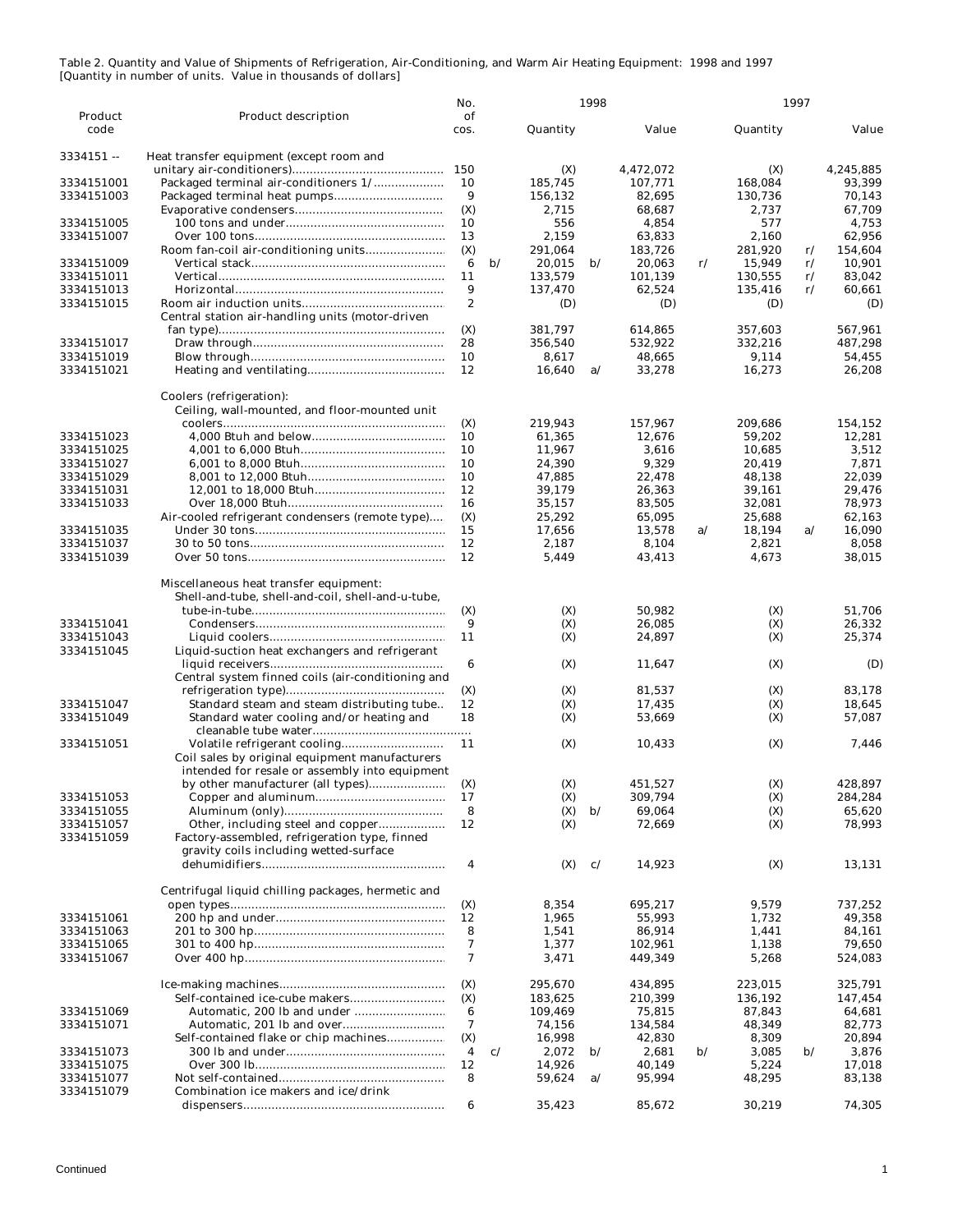|                          |                                                    | No.                     |                    |                         | 1998                           |                        |                                |                         | 1997                           |                        |
|--------------------------|----------------------------------------------------|-------------------------|--------------------|-------------------------|--------------------------------|------------------------|--------------------------------|-------------------------|--------------------------------|------------------------|
| Product<br>code          | <b>Product description</b>                         | of<br>cos.              |                    | Quantity                |                                | Value                  |                                | Quantity                |                                | Value                  |
|                          |                                                    |                         |                    |                         |                                |                        |                                |                         |                                |                        |
| 3334151081               | Absorption refrigeration and dehydration systems   | 6                       |                    | (D)                     |                                | (D)                    |                                | (D)                     |                                | (D)                    |
| 3334151083               | Mechanical refrigeration systems used on all types |                         |                    |                         |                                |                        |                                |                         |                                |                        |
|                          |                                                    | 7                       |                    | (D)                     |                                | (D)                    |                                | (D)                     |                                | (D)                    |
|                          | Reciprocating air and reciprocating water cooled,  |                         |                    |                         |                                |                        |                                |                         |                                |                        |
|                          | air-cooled screw, air-cooled scroll, and water-    |                         |                    |                         |                                |                        |                                |                         |                                |                        |
|                          |                                                    | (X)                     |                    | 24,071                  |                                | 455,675                |                                | 24,163                  | $\mathbf{r}/$                  | 433,075                |
| 3334151085               |                                                    | 26                      |                    | 8,231                   | a/                             | 41,817                 |                                | 8,740                   | a/                             | 49,396                 |
| 3334151087               |                                                    | 20                      |                    | 4,478                   |                                | 36,994                 |                                | 4,496                   | $\mathbf{r}/$                  | 36,458                 |
| 3334151089               |                                                    | 19                      |                    | 4,195                   |                                | 81.226                 |                                | 3,429                   | r/                             | 63,236                 |
| 3334151091               |                                                    | 19                      |                    | 7,167                   |                                | 295,638                |                                | 7,498                   |                                | 283,985                |
| 3334151093               | Factory-fabricated water cooling towers            | 16                      |                    | 8,859                   |                                | 161,608                |                                | 9,006                   |                                | 161,273                |
| 3334153146               | Commercial refrigeration equipment, mechanical     |                         |                    |                         |                                |                        |                                |                         |                                |                        |
|                          |                                                    | $\mathbf 5$             |                    | 1,015,578               |                                | 234,476                | $\mathbf{r}/$                  | 1,023,721               | r/                             | 246,141                |
|                          |                                                    |                         |                    |                         |                                |                        |                                |                         |                                |                        |
| $3334155 -$              | Condensing units, refrigeration (complete)         | 28                      |                    | 521,653                 | $\mathbf{b}$                   | 339,543                |                                | 465,344                 |                                | 317,273                |
|                          |                                                    | (X)                     |                    | 500,862                 |                                | 222,863                |                                | 445,741                 |                                | 195,205                |
| 3334155023               |                                                    | 17                      |                    | 404,878                 |                                | 98,015                 |                                | 353,847                 |                                | 76,927                 |
| 3334155025               |                                                    | 13                      |                    | 19,828                  |                                | 14,001                 |                                | 19,181                  |                                | 13,257                 |
| 3334155028               |                                                    | 16                      |                    | 24,543                  |                                | 20,577                 |                                | 23,863                  |                                | 19,646                 |
| 3334155030               |                                                    | 15                      |                    | 22,657                  |                                | 26,980                 |                                | 21,191                  |                                | 25,690                 |
| 3334155032               |                                                    | 16                      |                    | 28,956                  |                                | 63,290                 |                                | 27,659                  |                                | 59,685                 |
| 3334155044               | Water-cooled hermetic-type, under 15 hp            | $\overline{\mathbf{4}}$ |                    | 6,548                   |                                | 5,119                  |                                | 6,615                   |                                | 5,089                  |
| 3334155061               | Water or air-cooled hermetic-type                  | (X)<br>10               |                    | 5,912<br>2,549          |                                | 66,311<br>32,285       | r/                             | 4,722<br>2,789          | $\mathbf{r}/$<br>$\mathbf{r}/$ | 71,316<br>54,103       |
| 3334155063               |                                                    | 9                       |                    | 944                     |                                | 5,541                  |                                | 689                     |                                | 3,689                  |
| 3334155065               |                                                    | 9                       |                    | 681                     |                                | 4,774                  | $\mathbf{r}/$                  | 474                     | $\mathbf{r}/$                  | 3,089                  |
| 3334155067               |                                                    | 9                       |                    | 809                     |                                | 6,621                  |                                | 344                     |                                | 3,279                  |
| 3334155070               |                                                    | 7                       |                    | 929                     |                                | 17,090                 |                                | 426                     |                                | 7,156                  |
| 3334155080               | Water or air-cooled open-type (all sizes)          | 6                       |                    | (D)                     |                                | (D)                    |                                | (D)                     |                                | (D)                    |
|                          |                                                    |                         |                    |                         |                                |                        |                                |                         |                                |                        |
| 3334156--                | Room air-conditioners and dehumidifiers            | 17                      |                    | (X)                     |                                | 1,098,416              |                                | (X)                     |                                | 1,020,171              |
| 3334156011               | Electrically operated dehumidifiers, mechanically  |                         |                    |                         |                                |                        |                                |                         |                                |                        |
|                          |                                                    | 11                      |                    | (X)                     | $\mathbf{b}/$                  | 139,306                |                                | (X)                     | $\mathbf{b}/$                  | 131,312                |
|                          |                                                    | (X)<br>8                |                    | 3,223,981               |                                | 959,110                |                                | 2,838,381<br>649,840    | $\mathbf{b}/$                  | 888,859                |
| 3334156031<br>3334156034 |                                                    | 7                       | a/<br>$\mathbf{b}$ | 855,326<br>88,419       | $\mathbf{b}/$<br>$\mathbf{b}/$ | 158,955<br>19,878      | $\mathbf{b}/$<br>$\mathbf{b}/$ | 98,858                  | $\mathbf{b}/$                  | 129,527<br>23,859      |
| 3334156038               |                                                    | 7                       |                    | 395,704                 |                                | 97,169                 |                                | 304,344                 | a/                             | 77,048                 |
| 3334156042               |                                                    | 6                       | c/                 | 141,450                 | c/                             | 38,617                 | $\mathbf{b}/$                  | 191,233                 | $\mathbf{b}/$                  | 54,586                 |
| 3334156046               |                                                    | 6                       | c/                 | 115,675                 | c/                             | 36,842                 |                                | 61,642                  |                                | 20,589                 |
| 3334156052               |                                                    | 8                       |                    | 437,488                 |                                | 128,185                | a/                             | 359,399                 | a/                             | 110,192                |
| 3334156056               |                                                    | 9                       |                    | 542,990                 |                                | 176,047                |                                | 504,149                 |                                | 170,646                |
| 3334156061               |                                                    | 7                       | $\mathbf{b}/$      | 62,453                  | $\mathbf{b}/$                  | 25,824                 | $\mathbf{b}$                   | 69,985                  | $\mathbf{b}/$                  | 29,572                 |
| 3334156063               |                                                    | 6                       | c/                 | 71,114                  | c/                             | 29,119                 |                                | 99,715                  |                                | 41,153                 |
| 3334156065               |                                                    | 7                       |                    | 311,437                 |                                | 129,980                | $\mathbf{b}$                   | 302,935                 | $\mathbf{b}/$                  | 114,954                |
| 3334156067               |                                                    | 6                       | $\mathbf{b}/$      | 26,892                  | $\mathbf{b}/$                  | 13,405                 | $\mathbf{b}/$                  | 22,643                  | $\mathbf{b}/$                  | 11,523                 |
| 3334156071               |                                                    | 9                       | a/                 | 152,437                 | a/                             | 76,911                 | $\mathbf{b}/$                  | 143,716                 | $\mathbf{b}/$                  | 73,122                 |
| 3334156075               |                                                    | 9                       | b/                 | 22,596                  | b/                             | 28,178                 | $\mathbf{p}/$                  | 29,922                  | b/                             | 32,088                 |
| 3363917 --               | Motor vehicle mechanical air-conditioning systems  | (X)                     |                    | (X)                     |                                | 2,099,860              |                                | (X)                     |                                | 2,220,957              |
| 3363917010               | Air-conditioning units and systems for             |                         |                    |                         |                                |                        |                                |                         |                                |                        |
|                          |                                                    | 21                      |                    | 10,376,957              |                                | 1,476,079              |                                | 10,452,110              |                                | 1,544,766              |
| 3363917020               | Air-conditioning units and systems for buses       | 10                      |                    | 257,637                 |                                | 109,686                |                                | 350,684                 |                                | 134,525                |
| 3363917030               | Other motor vehicle mechanical air-conditioning    |                         |                    |                         |                                |                        |                                |                         |                                |                        |
|                          |                                                    | 7                       |                    | 3,151,793               |                                | 514,095                |                                | 3,275,347               |                                | 541,666                |
|                          |                                                    |                         |                    |                         |                                |                        |                                |                         |                                |                        |
| $333415A -$              |                                                    | 32                      |                    | (X)                     | $\mathbf{b}$                   | 2,814,397              |                                | (X)                     |                                | 2,795,669              |
|                          |                                                    | (X)                     |                    | 23,918,501              |                                | 2,699,397              |                                | 23,411,295              |                                | 2,696,380              |
| 333415A011               | Hermetic-type motor compressors                    | (X)<br>10               |                    | 23,842,842              |                                | 2,495,021<br>1,272,792 |                                | 23,333,320              |                                | 2,507,259<br>1,306,660 |
| 333415A023               |                                                    | 11                      |                    | 18,040,357<br>5,611,915 |                                | 999,658                |                                | 17,898,968<br>5,263,330 |                                | 975,437                |
| 333415A030               |                                                    | 11                      |                    | 26,517                  |                                | 31,225                 |                                | 29,072                  |                                | 33,864                 |
| 333415A032               |                                                    | 12                      |                    | 21,025                  |                                | 32,130                 |                                | 24,034                  |                                | 36,162                 |
| 333415A034               |                                                    | 11                      |                    | 15,473                  |                                | 25,781                 |                                | 17,731                  |                                | 29,399                 |
| 333415A036               |                                                    | 12                      |                    | 34,696                  |                                | 38,814                 |                                | 26,714                  |                                | 31,047                 |
| <b>333415A039</b>        |                                                    | 11                      |                    | 46,767                  |                                | 64,477                 |                                | 37,736                  |                                | 64,825                 |
| 333415A042               |                                                    | 9                       |                    | 43,697                  |                                | 21,067                 |                                | 33,181                  |                                | 20,130                 |
| <b>333415A046</b>        |                                                    | 9                       |                    | 2,395                   |                                | 9,077                  |                                | 2,554                   |                                | 9,735                  |
| 333415A049               |                                                    | 8                       |                    | (D)                     |                                | (D)                    |                                | (D)                     |                                | (D)                    |
| 333415A052               | Open-type compressors (with or without motor--     |                         |                    |                         |                                |                        |                                |                         |                                |                        |
|                          |                                                    | 13                      | a/                 | 68,011                  |                                | 69,253                 |                                | 69,494                  |                                | 58,754                 |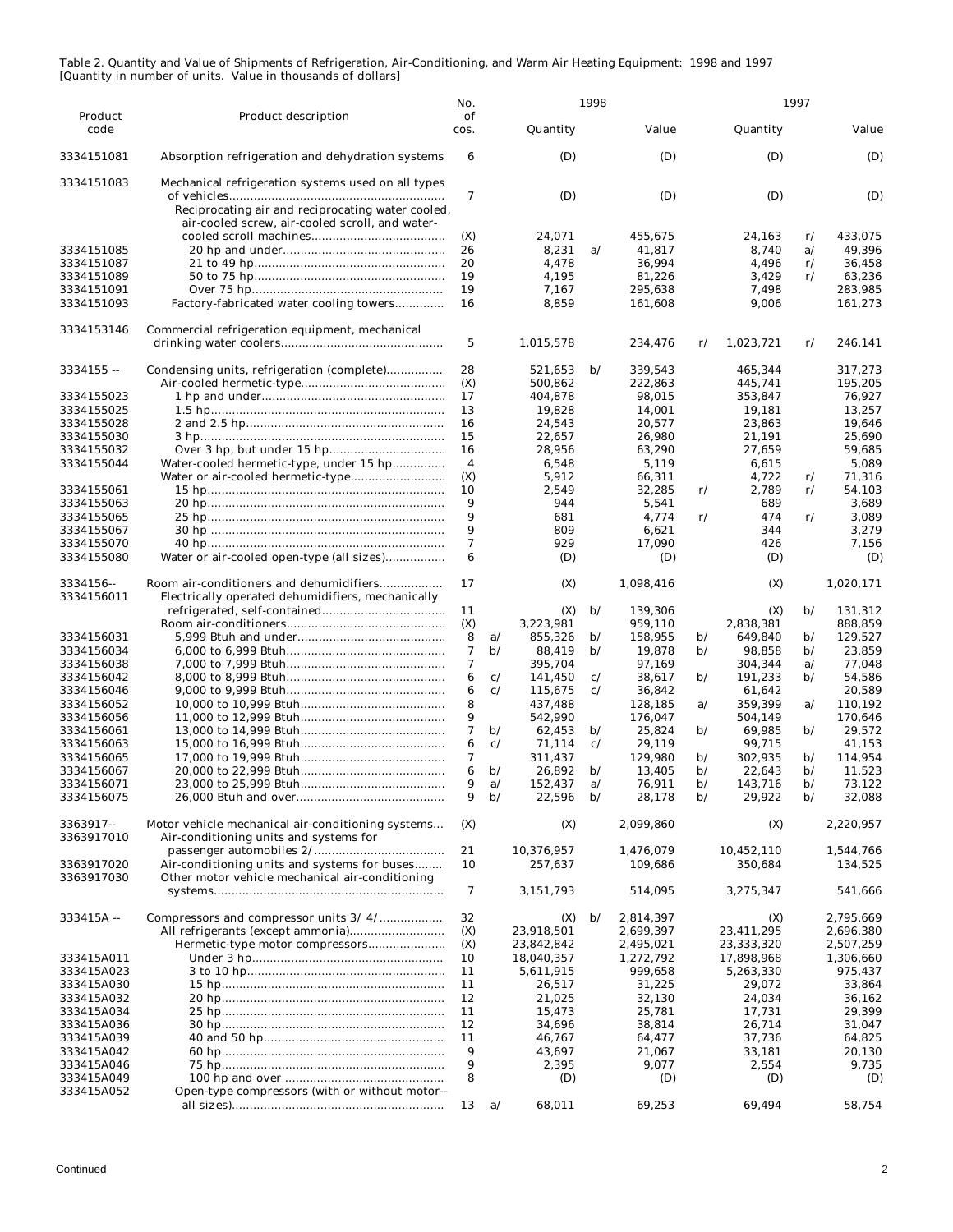|                                 |                                                                                                    | No.        |                              |                    | 1998                           |                    |               |                    | 1997          |                    |
|---------------------------------|----------------------------------------------------------------------------------------------------|------------|------------------------------|--------------------|--------------------------------|--------------------|---------------|--------------------|---------------|--------------------|
| Product<br>code                 | <b>Product description</b>                                                                         | of<br>cos. |                              | Quantity           |                                | Value              |               | Quantity           |               | Value              |
| 333415A054<br>333415A058        | Ammonia refrigerants (all types)                                                                   | 6<br>9     |                              | (D)<br>2,936       |                                | (D)<br>114,825     |               | (D)<br>2,746       |               | (D)<br>99,289      |
| 336391B000                      | Automotive air-conditioning compressors                                                            | 8          |                              | 18,218,457         |                                | 1,976,832          |               | $r/$ 17,792,735    |               | r/1,951,290        |
| 333415C pt--                    | Nonelectric warm air furnaces and humidifiers<br>Oil, forced air:                                  | (X)        |                              | (X)                | $\mathbf{b}$                   | 1,606,981          |               | (X)                |               | 1,558,425          |
| 333415C001<br>333415C005        | 150,000 Btuh bonnet output and under<br>150,001 Btuh bonnet output and over                        | 18<br>16   | $\mathbf{b}$<br>$\mathbf{b}$ | 135.011<br>6,571   | $\mathbf{b}/$<br>$\mathbf{b}/$ | 95,278<br>9,021    |               | 152,728<br>6,945   | a/            | 106,031<br>10,215  |
| 333415C007                      | Gas, forced air:<br>150,000 Btuh bonnet output and under                                           | 21         |                              | 3,025,498          |                                | 1,260,708          |               | 2,707,851          |               | 1,197,014          |
| 333415C009                      | 150,001-400,000 Btuh bonnet output                                                                 | 17         | c/                           | 14,392             | a/                             | 18,256             |               | 10,470             |               | 7,313              |
| 333415C011                      | Over 400,000 Btuh bonnet output                                                                    | 9          |                              | 369,484            |                                | 156,059            |               | 398,634            |               | 165,486            |
| 333415C079                      | All other nonelectric warm air furnaces                                                            | 5          | c/                           | 1,489              | c/                             | 2,160              |               | 1,336              |               | 2,072              |
| 333415C081                      | Humidifiers (attachments to warm air furnaces)<br>(all types), including central systems and self- |            |                              |                    |                                |                    |               |                    |               |                    |
|                                 | contained (except portable humidifiers)                                                            | 19         |                              | 633,800            |                                | 65,499             | r/            | 652,408            | r/            | 70,294             |
| 333415E-<br>333415E005          | Single package air-conditioners, with or without                                                   | 63<br>6    |                              | (X)<br>(D)         | $\mathbf{b}/$                  | 5,229,123<br>(D)   |               | (X)<br>(D)         |               | 4,614,616<br>(D)   |
|                                 | evaporator fans, including refrigeration chassis                                                   | (X)        |                              | 265,546            |                                | 617.025            |               | 241,584            |               | 520.927            |
|                                 |                                                                                                    | (X)        |                              | 265,546            |                                | 617,025            |               | 241,584            |               | 520,927            |
| 333415E007                      |                                                                                                    | 19         | $\mathbf{b}$                 | 22,336             |                                | 25,085             | b/            | 19,408             |               | 21,567             |
| 333415E009                      |                                                                                                    | 17         | a/                           | 31,341             |                                | 33,032             | a/            | 37,454             |               | 42,943             |
| 333415E011                      |                                                                                                    | 20         | a/                           | 94,045             |                                | 90,878             | $\mathbf{r}/$ | 86,704             | r/            | 80,617             |
| 333415E013                      |                                                                                                    | 18         | a/                           | 51,063             |                                | 64,429             |               | 40,296             |               | 51,216             |
| 333415E015<br>333415E017        |                                                                                                    | 14<br>14   |                              | 21,680             | a/                             | 51,726<br>54,600   | a r/          | 19,157<br>15,060   | r/            | 45,092<br>50,470   |
| 333415E019                      |                                                                                                    | 12         |                              | 16,695<br>10,873   |                                | 47,152             |               | 9,477              |               | 40,527             |
| 333415E021                      |                                                                                                    | 10         |                              | 6,847              |                                | 46,599             |               | 5,358              |               | 37,595             |
| 333415E023                      |                                                                                                    | 8          |                              | 5,108              |                                | 40,970             |               | 4,499              |               | 35,724             |
| 333415E035                      |                                                                                                    | 9          |                              | 1,150              |                                | 16,540             |               | 1,017              |               | 13,792             |
| 333415E041                      |                                                                                                    | 8          | a/                           | 4,408              |                                | 146,014            |               | 3,154              |               | 101,384            |
|                                 |                                                                                                    | (X)        |                              | (D)                |                                | (D)                |               | (D)                |               | (D)                |
| 333415E043<br>333415E045        |                                                                                                    | 6<br>5     | $\mathbf{b}/$                | (D)<br>4,727       | c/                             | (D)<br>11,951      | $\mathbf{r}/$ | (D)<br>6,474       | $\mathbf{r}/$ | (D)<br>15,537      |
| 333415E047                      |                                                                                                    | 4          | a/                           | 487                | a/                             | 1,822              | $r_a/$        | 568                | ar/           | 2,028              |
| 333415E049                      |                                                                                                    | 4          |                              | 615                |                                | 2,994              | r/            | 639                | $\mathbf{r}/$ | 2,895              |
| 333415E051                      |                                                                                                    | 4          |                              | 771                |                                | 5,110              | $\mathbf{r}/$ | 678                | r/            | 4,422              |
| 333415E053                      |                                                                                                    | 5          |                              | (D)                |                                | (D)                |               | (D)                |               | (D)                |
|                                 | Year-round air-conditioners, single package and                                                    |            |                              |                    |                                |                    |               |                    |               |                    |
|                                 | remote-condenser type (except heat pumps)                                                          | (X)        |                              | 649,764            |                                | 1,425,791          |               | 567.157            |               | 1,280,158          |
| 333415E055                      |                                                                                                    | 21         |                              | 148,741            |                                | 135,484            |               | 128,238            |               | 119,690            |
| 333415E057                      |                                                                                                    | 22<br>16   |                              | 118,405            |                                | 125,277            | $\mathbf{r}/$ | 104,402<br>32,263  |               | 110,164            |
| <b>333415E059</b><br>333415E061 |                                                                                                    | 19         |                              | 39,511<br>70,850   |                                | 42,878<br>92,234   |               | 59,175             |               | 34,572<br>78,174   |
| 333415E063                      |                                                                                                    | 19         |                              | 102,907            |                                | 160,052            |               | 88,951             |               | 138,043            |
| 333415E065                      |                                                                                                    | 14         |                              | 109,653            |                                | 313,294            |               | 99,888             |               | 286,559            |
| 333415E067                      |                                                                                                    | 11         |                              | 31,447             |                                | 155,363            |               | 28,220             |               | 144,300            |
| 333415E069                      |                                                                                                    | 12         |                              | 13,890             |                                | 109,275            |               | 12,905             |               | 104,329            |
| 333415E071<br>333415E073        |                                                                                                    | 9<br>9     |                              | 7,080<br>2,015     |                                | 66,828<br>30,049   |               | 6,210<br>2,169     |               | 59,440<br>32,668   |
| 333415E075                      |                                                                                                    | 7          |                              | 1,800              |                                | 35,238             |               | 1,767              |               | 33,891             |
| 333415E077                      |                                                                                                    | 8          | a/                           | 1,252              | a/                             | 43,198             |               | 1,127              |               | 39,923             |
| 333415E079                      |                                                                                                    | 7          |                              | 2,213              |                                | 116,621            |               | 1,842              |               | 98,405             |
| 333415E081                      | Water source heat pumps (except room air-                                                          |            |                              |                    |                                |                    |               |                    |               |                    |
|                                 |                                                                                                    | 9          |                              | 120,080            |                                | 129,668            |               | 112,052            |               | 116,280            |
|                                 | Split system air-conditioning condensing units                                                     | (X)        |                              | 4,465,836          |                                | 2,168,059          |               | 3,810,178          |               | 1,879,622          |
| 333415E082                      |                                                                                                    | 15<br>17   | a/                           | 363,464<br>930,517 | a/                             | 114,849            | r/            | 306,721            | r/            | 97,524             |
| 333415E083<br>333415E085        |                                                                                                    | 19         |                              | 888,608            |                                | 317,102<br>354,077 |               | 796,691<br>764,763 |               | 272,568<br>309,400 |
| 333415E087                      |                                                                                                    | 16         |                              | 895,784            |                                | 401,393            |               | 778,932            |               | 356,410            |
| 333415E089                      |                                                                                                    | 16         |                              | 438,753            |                                | 232,181            |               | 374,237            |               | 202,181            |
| 333415E091                      |                                                                                                    | 16         |                              | 468,134            |                                | 275,339            |               | 394,611            |               | 234,770            |
| 333415E093                      |                                                                                                    | 14         |                              | 404,316            |                                | 275,513            |               | 328,262            |               | 227,685            |
| 333415E095                      |                                                                                                    | 7<br>8     |                              | 30,364             |                                | 38,874             |               | 25,200             |               | 32,878             |
| 333415E097                      |                                                                                                    |            |                              | 21,411             |                                | 39,347             |               | 18,411             |               | 34,885             |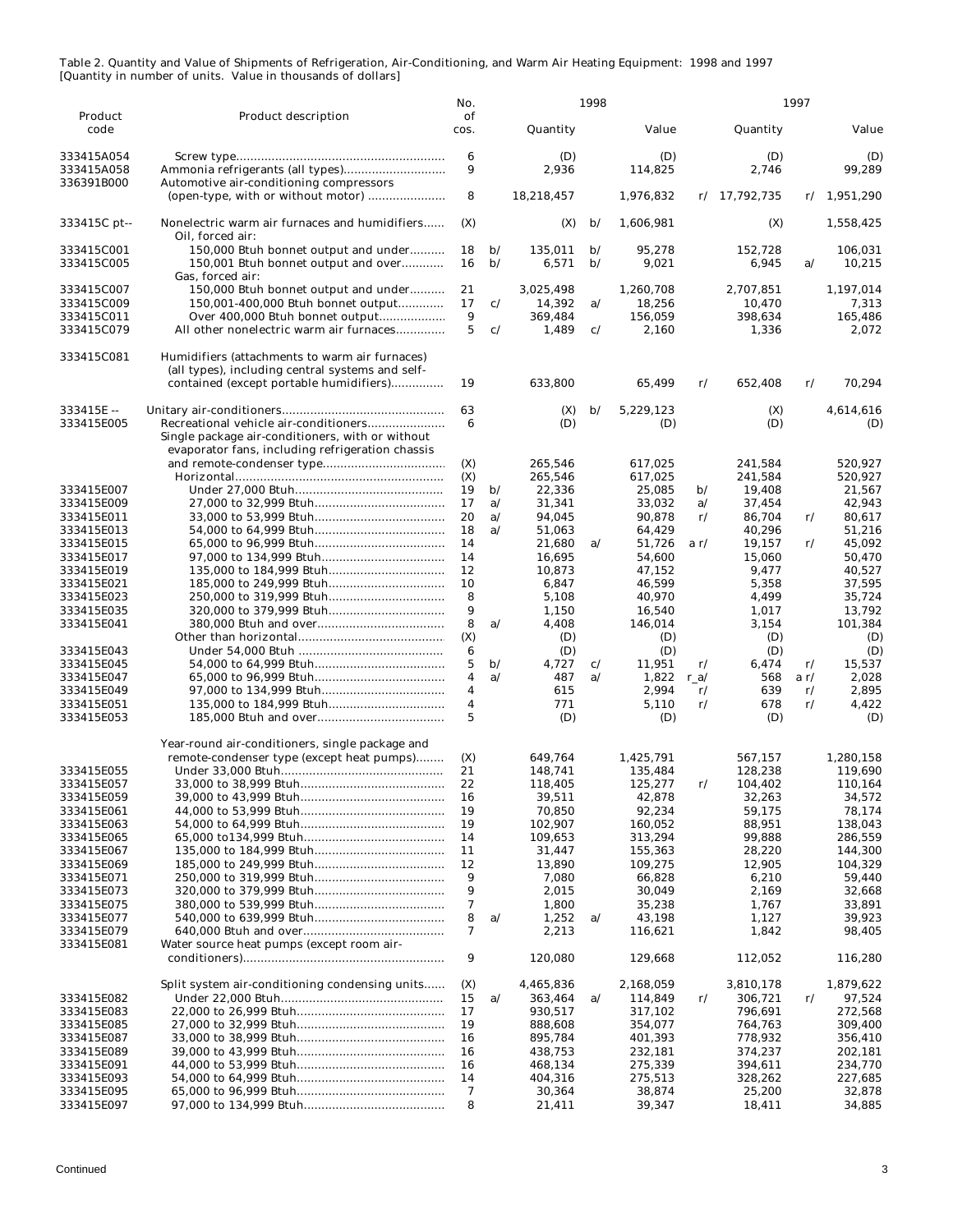|             |                                                                           | No.              |              |           | 1998 |           |               |           | 1997          |         |
|-------------|---------------------------------------------------------------------------|------------------|--------------|-----------|------|-----------|---------------|-----------|---------------|---------|
| Product     | <b>Product description</b>                                                | of               |              |           |      |           |               |           |               |         |
| code        |                                                                           | cos.             |              | Quantity  |      | Value     |               | Quantity  |               | Value   |
| 333415E099  |                                                                           | 8                |              | 11,244    |      | 32.993    |               | 10.099    |               | 29,839  |
| 333415E09A  |                                                                           | 7                |              | 5.989     |      | 24,734    |               | 5.476     |               | 22,796  |
| 333415E09C  |                                                                           | 3                |              | 1,899     |      | 10.458    |               | 1.672     |               | 9,244   |
| 333415E09E  |                                                                           | 4                |              | 2,051     |      | 13,137    |               | 1,882     |               | 11,898  |
| 333415E09G  |                                                                           | 5                |              | 1,475     |      | 12,789    |               | 1,476     |               | 13,155  |
| 333415E09J  |                                                                           | 4                |              | 742       |      | 7,912     |               | 670       |               | 7,313   |
| 333415E09L  |                                                                           | 4                |              | 1.085     |      | 17.361    |               | 1.075     |               | 17.076  |
|             |                                                                           | (X)              |              | 3,226,276 |      | 666.305   | $\mathbf{r}/$ | 2,946,522 | r/            | 616,439 |
| 333415E09M  |                                                                           | 15               |              | 1,521,713 |      | 435,716   |               | 1,341,524 |               | 389,252 |
| 333415E09P  |                                                                           | 18               | a/           | 1,704,563 |      | 230,589   | $\mathbf{r}/$ | 1,604,998 | r/            | 227,187 |
| $333415F -$ | Air source heat pumps (except room air-                                   |                  |              |           |      |           |               |           |               |         |
|             |                                                                           | 24               |              | 1,326,736 |      | 1,053,837 | $\mathbf{r}/$ | 1,179,930 | r/            | 917,152 |
|             | Single package:                                                           |                  |              |           |      |           |               |           |               |         |
| 333415F023  |                                                                           | 20               | $\mathbf{b}$ | 42.284    | a/   | 33.343    | $\mathbf{r}/$ | 34.564    | r/            | 26.217  |
| 333415F034  |                                                                           | 19               | $\mathbf{b}$ | 146.547   | a/   | 139.897   | $\mathbf{r}/$ | 123.822   | r/            | 112,290 |
| 333415F045  |                                                                           | 18               | a/           | 94.319    |      | 119.504   | $\mathbf{r}/$ | 81.897    | $\mathbf{r}/$ | 98,310  |
| 333415F056  |                                                                           | 11               |              | 14.610    |      | 50.884    |               | 12.889    |               | 44,162  |
|             | Split system:                                                             |                  |              |           |      |           |               |           |               |         |
| 333415F067  |                                                                           | 18               |              | 339.436   |      | 168.415   | $\mathbf{r}/$ | 299.827   | r/            | 145.805 |
| 333415F078  |                                                                           | 16               |              | 448,299   |      | 306.067   | r/            | 414,701   | $\mathbf{r}/$ | 282,096 |
| 333415F089  |                                                                           | 15               |              | 223,220   |      | 202,904   | $\mathbf{r}/$ | 198,100   | $\mathbf{r}/$ | 177,201 |
| 333415F095  |                                                                           | 7                |              | 18.021    |      | 32.823    |               | 14,130    |               | 31,071  |
| 333415G-    | Ground and ground water source heat pumps 5/<br>Single and split systems: | 4                |              | (D)       |      | (D)       |               | (D)       |               | (D)     |
| 333415G010  |                                                                           | $\boldsymbol{2}$ |              | (D)       |      | (D)       |               | (D)       |               | (D)     |
| 333415G020  |                                                                           | 1                |              | (D)       |      | (D)       |               | (D)       |               | (D)     |
| 333415G030  |                                                                           | $\boldsymbol{2}$ |              | (D)       |      | (D)       |               | (D)       |               | (D)     |
| 333415G040  |                                                                           | 1                |              | (D)       |      | (D)       |               | (D)       |               | (D)     |

 Btuh British thermal units-per hour. D Withheld to avoid disclosing data for individual companies. pt. Partial. r/Revised by 5 percent or more from previously published data. X Not applicable.

 1/Defined as factory-selected combinations of heating and cooling components or assemblies intended to serve an individual room and comprising: (1) hearing assembly available with element for use with hot water, steam, and electricity; means for forced heated air circulation and distribution; integral or remote temperature controls; (2) slide-in cooling section with complete refrigerant cycle; (3) room cabinet; (4) provision for outdoor air intake and discharge and accessories as required for mounting in a building wall; (5) provisions for air filtration and ventilation; (6) permanent individual branch circuit wiring with a suitable line cord or terminating at a junction box within the room cabinet; and (7) provision for free conditioned air distribution, or when forced circulation is employed for minimal duct work having a total external static resistance not exceeding 1/10 inch of water.

 2/Data exclude systems assembled from purchased components and installed at passenger automobile assemby lines. The values are understated for some systems because of exclusion of compressors.

3/Represents only those compressors and compressor units produced and shipped separately, including interplant transfers.

4/Includes units shipped for household refrigerators.

5/New product in 1997; therefore no previous year data available.

 Note: The percent of estimation for each item is indicated as follows: a/15 to 25 percent of this item is estimated. b/26 to 50 percent of this item is estimated. c/Over 50 percent of this item is estimated.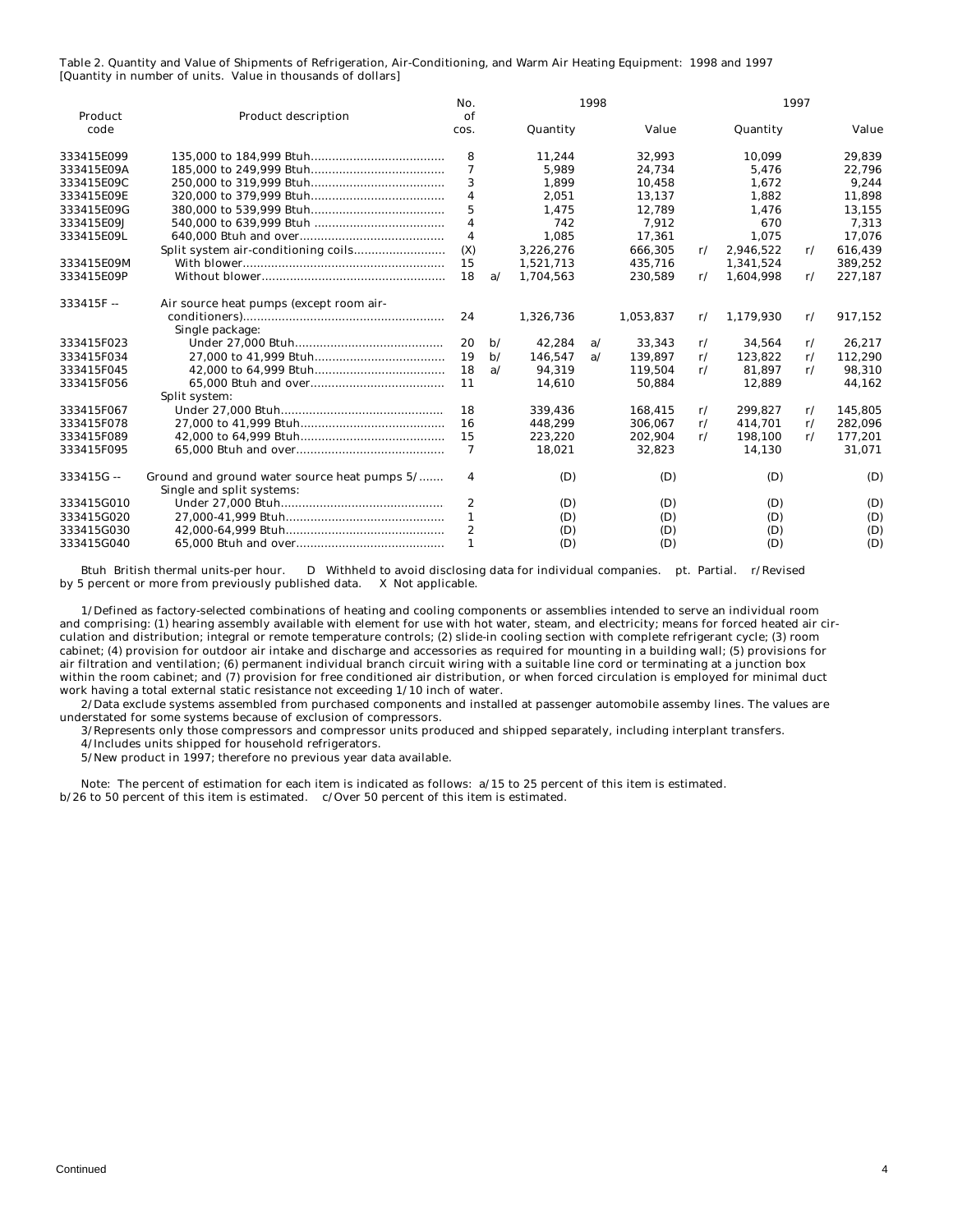## Table 3. Quantity of Assembled Compressor Bodies: 1998 and 1997 [Quantity in number of units]

|                                          | No.              |            |            |
|------------------------------------------|------------------|------------|------------|
| <b>Product description</b>               | <b>of</b>        |            |            |
|                                          | COS.             | 1998       | 1997       |
|                                          | (X)              | 34,591,184 | 34,916,176 |
|                                          | (X)              | 34,590,547 | 34,915,482 |
| Other than automotive air-conditioning   | (X)              | 23,902,084 | 23,649,977 |
|                                          | $\overline{5}$   | 7,182,057  | 7,009,406  |
|                                          | 6                | (D)        | (D)        |
|                                          | $\overline{5}$   | (D)        | (D)        |
|                                          | $\boldsymbol{6}$ | 873,123    | 871,087    |
|                                          | 6                | 4,866,483  | 5,217,022  |
|                                          | 11               | 3,014,679  | 2,811,080  |
|                                          | 5                | 1,112,816  | 931,805    |
|                                          | 8                | 1,676,270  | 1,607,735  |
|                                          | 11               | 247,944    | 254,211    |
|                                          | 14               | 341,967    | 327,148    |
|                                          | 12               | 136,954    | 129,716    |
|                                          | 10               | 28,570     | 30,331     |
|                                          | 11               | 22,966     | 24,589     |
|                                          | 13               | (D)        | (D)        |
|                                          | 13               | (D)        | (D)        |
|                                          | 10               | 4,164      | 3,997      |
|                                          | 11               | (D)        | (D)        |
|                                          | 12               | 3,975      | 4,245      |
|                                          | 11               | 15,623     | 13,975     |
| Automotive air-conditioning, including   |                  |            |            |
| passenger automobiles, trucks, buses,    |                  |            |            |
| agricultural, and construction equipment | 4                | (D)        | (D)        |
|                                          | 3                | (D)        | (D)        |

D Withheld to avoid disclosing data for individual companies. X Not applicable.

1/Includes units for household refrigerators.

2/Represents total number of compressor bodies assembled, whether shipped separately or incorporated into a condensing package or unitary end-use product such as single package air-conditioners, freezers, and refrigerators (manufactured and remanufactured units).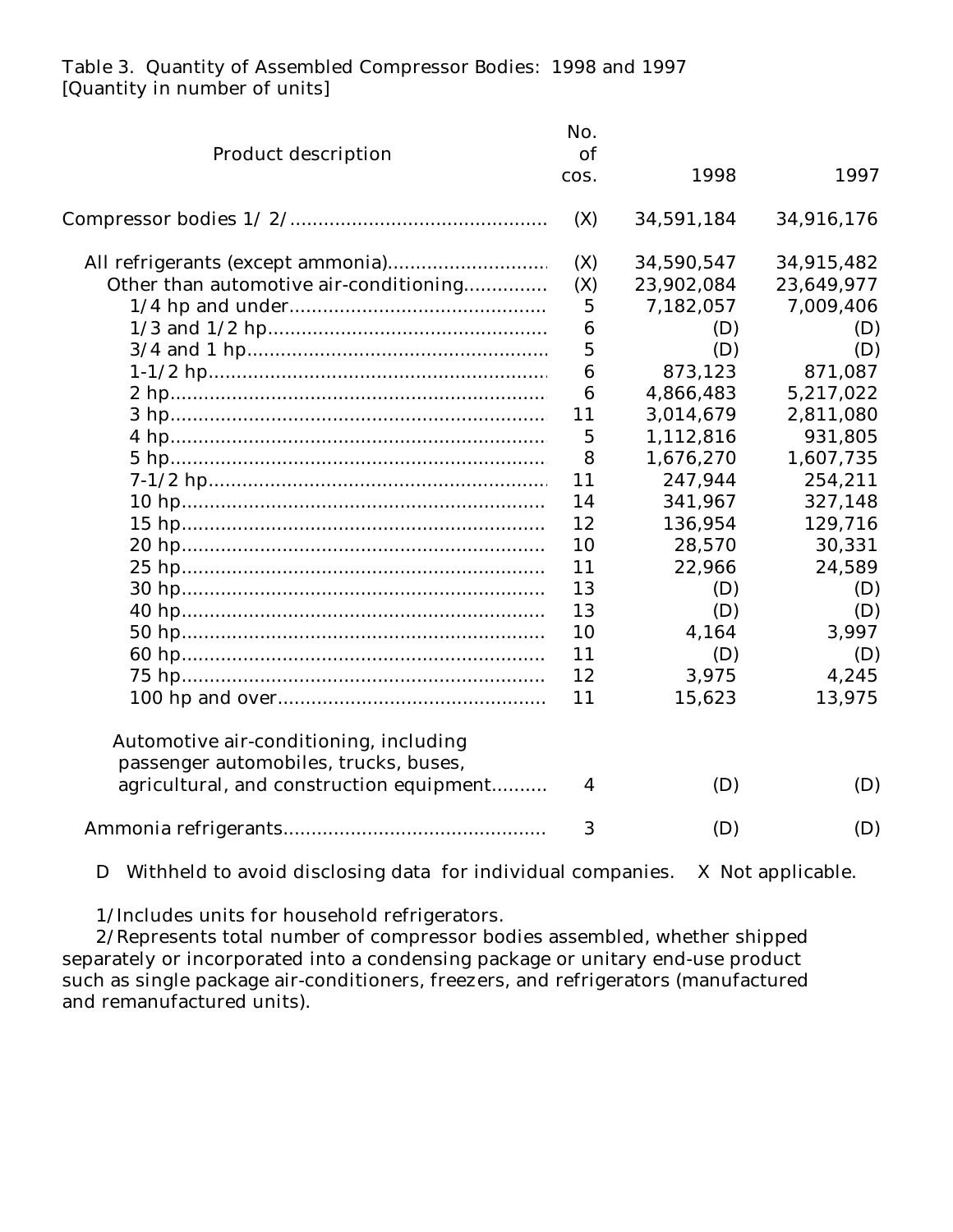Table 4. Comparison of Values of Shipments of Refrigeratiion, Air-Conditioning, and Warm Air Heating Equipment as Reported in the MA333M, and the 1997 Census of Manufactures [Value in millions of dollars]

|                 |                                                  |              | 1997                                |  |
|-----------------|--------------------------------------------------|--------------|-------------------------------------|--|
| Product<br>code | <b>Product description</b>                       | <b>MA35M</b> | <b>Census of</b><br>Manufactures 1/ |  |
| 333415 --       |                                                  | (X)          | 21,903.0                            |  |
| 3334151         |                                                  | 4,245.9      | 4,236.5                             |  |
| 3334153         | Commercial refrigerators and related             | (NA)         | 2,926.4                             |  |
| 3334155         |                                                  | 317.3        | 289.7                               |  |
| 3334156         |                                                  | 1,020.2      | 979.3                               |  |
| 3363917         | Motor vehicle mechanical air-conditioning        | 2,220.9      | 2,309.7                             |  |
| 3334159         | Refrigeration and air-conditioning equipment,    | (NA)         | 881.1                               |  |
| 333415A         | Compressors and compressor units, all            | 2,795.7      | 3,015.6                             |  |
| 336391B         | Automotive air-conditioning compressors 4/       | 1,951.3      | 1,937.8                             |  |
| 333415C pt.     | Nonelectric warm air furnaces and humidifiers    | 1,558.4      | 1,939.2                             |  |
| 333415D         | Parts for refrigeration and heating equipment 2/ | (NA)         | 1,989.0                             |  |
| 333415E         |                                                  | 4,614.6      | 4,364.8                             |  |
| 333415F         |                                                  | 917.2        | 872.4                               |  |
| 333415G         | Ground and ground water source heat pumps 6/     | (D)          | 88.5                                |  |

 D Withheld to avoid dislcosing data for individual companies. NA Not available. n.e.c. Not elsewhere classified. pt. Partial. X Not applicable.

1/Source: 1997 Census of Manufactures, (Value of Product Shipments).

 2/Data for this product class is collected only in the Census of Manufactures and Annual Survey of Manufactures.

3/Data for this product was collected separately from product code 35851 in 1997.

4/Data for this product was collected separately from product code 35854 in 1997.

5/Data for this product was collected separately from product code 35852 in 1997.

6/Data for this product was collected for the first time in 1997.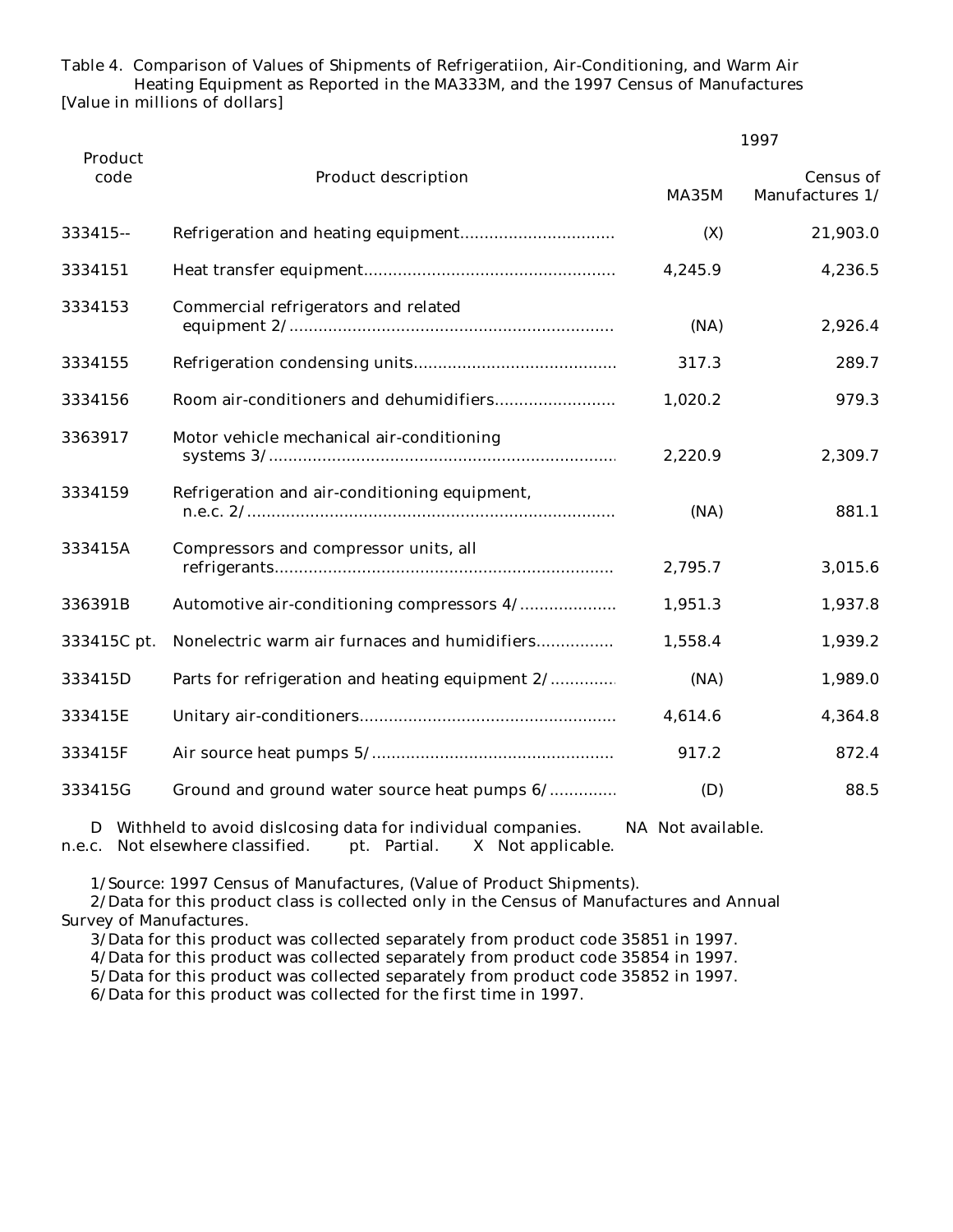Table 5. Shipments, Exports, Imports, and Apparent Consumption of Air-Conditioning and Refrigeration Equipment: 1998 and 1997

[Value in thousands of dollars]

|             |                                                |                            |           | <b>Exports of domestic</b> |                |
|-------------|------------------------------------------------|----------------------------|-----------|----------------------------|----------------|
|             |                                                |                            |           | merchandise 1/             |                |
| Product     |                                                | Manufactures'              |           |                            | <b>Imports</b> |
| code $1/$   | <b>Product description</b>                     | shipments                  |           | <b>Estimated</b>           | for            |
|             |                                                | (value f.o.b.              | Value at  | producers'                 | consump-       |
|             |                                                | plant)                     | port $2/$ | value 3/                   | tion $4/5/$    |
|             | 1998                                           |                            |           |                            |                |
| 3334151     | Heat transfer equipment, excluding room and    |                            |           |                            |                |
|             | unitary air-conditoners and dehumidifiers      | 4,472,072                  | 337,882   | 253,479                    | 91,626         |
| 3334153146  | Commercial refrigeration equipment, mechanical |                            |           |                            |                |
|             |                                                | 234,476                    | 15,567    | 11,678                     | 10,269         |
| 3334155     |                                                | 339,543                    | 29,089    | 21,823                     | 18,047         |
| 3334156     |                                                | 1,098,860                  | 125,391   | 94,068                     | 366,950        |
| 3363917     | Motor vehicle mechanical air-conditioning      |                            |           |                            |                |
|             |                                                | 2,099,860                  | (NA)      | (NA)                       | (NA)           |
| 333415A     | Compressors and compressor units, all          |                            |           |                            |                |
|             |                                                | 2,814,397                  | 939,405   | 704,742                    | 743,445        |
| 336391B     | Automotive air-conditioning compressors 7/     | 1,976,832                  | (NA)      | (NA)                       | (NA)           |
| 333415C pt. | Nonelectric warm air furnaces and humidifiers  | 1,606,981                  | (NA)      | (NA)                       | (NA)           |
| 333415E     |                                                | 529,123                    | 373,425   | 280,143                    | 62,913         |
| 333415F     |                                                | 1,053,837                  | (NA)      | (NA)                       | (NA)           |
| 333415G     | Ground and ground water source heat pumps 9/   | (D)                        | (NA)      | (NA)                       | (NA)           |
|             | 1997                                           |                            |           |                            |                |
| 3334151     | Heat transfer equipment, excluding room and    |                            |           |                            |                |
|             | unitary air-conditoners and dehumidifiers      | 4,245,885                  | 421,233   | 316,009                    | 70,754         |
| 3334153146  | Commercial refrigeration equipment, mechanical |                            |           |                            |                |
|             |                                                | 246,141                    | 29,980    | 22,491                     | 4,910          |
| 3334155     |                                                | 317,273<br>$\mathbf{r}/$   | 31,338    | 23,510                     | 29,285         |
| 3334156     | Room air-conditioners and dehumidifiers        | 1,020,171                  | 117,444   | 88,106                     | 404,098        |
| 3363917     | Motor vehicle mechanical air-conditioning      |                            |           |                            |                |
|             |                                                | 2,220,957                  | (NA)      | (NA)                       | (NA)           |
| 333415A     | Compressors and compressor units, all          |                            |           |                            |                |
|             |                                                | 2,795,669                  | 1,102,224 | 826,888                    | 611,160        |
| 336391B     | Automotive air-conditioning compressors 7/     | 1,951,290<br>$\mathbf{r}/$ | (NA)      | (NA)                       | (NA)           |
| 333415C pt. | Nonelectric warm air furnaces and humidifiers  | 1,558,425                  | (NA)      | (NA)                       | (NA)           |
| 333415E     |                                                | 4,614,616                  | 348,456   | 261,412                    | 78,499         |
| 333415F     |                                                | 917,152                    | (NA)      | (NA)                       | (NA)           |
| 333415G     | Ground and ground water source heat pumps 9/   | (D)                        | (NA)      | (NA)                       | (NA)           |

 D Withheld to avoid disclosing data for individual companies. NA Not available. pt. Partial. r/Revised by 5 percent or more from previously published data.

 1/Source: Census Bureau report EM 545, U.S. Exports (see Table 6 for a comparison of North American Industry Classification System-Based codes and import and export numbers).

2/Dollar value represents c.i.f. (cost, insurance, and freight) value at port of export.

 3/Values were derived by use of adjustment factors to exclude freight, insurance, and other charges incurred in moving goods to port of export. Adjustment is made to convert values to an approximation of the producers' value of exported goods. Current adjustment factors are based on data for 1992 which are published in "Exports from Manufacturing Establisments, AR92-1, Appendix B". The adjustment factor for this report is 0.7502.

 4/Source: Census Bureau report IM 145, U.S. Imports for Consumption. Figures include both import value and duty value.

 5/Represents the c.i.f . (cost, insurance, and freight) value at first port of entry in the United States plus U.S. import duties.

6/Data for this product is collected separately from product code 35851 in 1997.

7/Data for this product is collected separately from product code 35854 in 1997.

8/Data for this product is collected separately from product code 35852 in 1997.

9/Data for this product was collected for the first time in 1997.